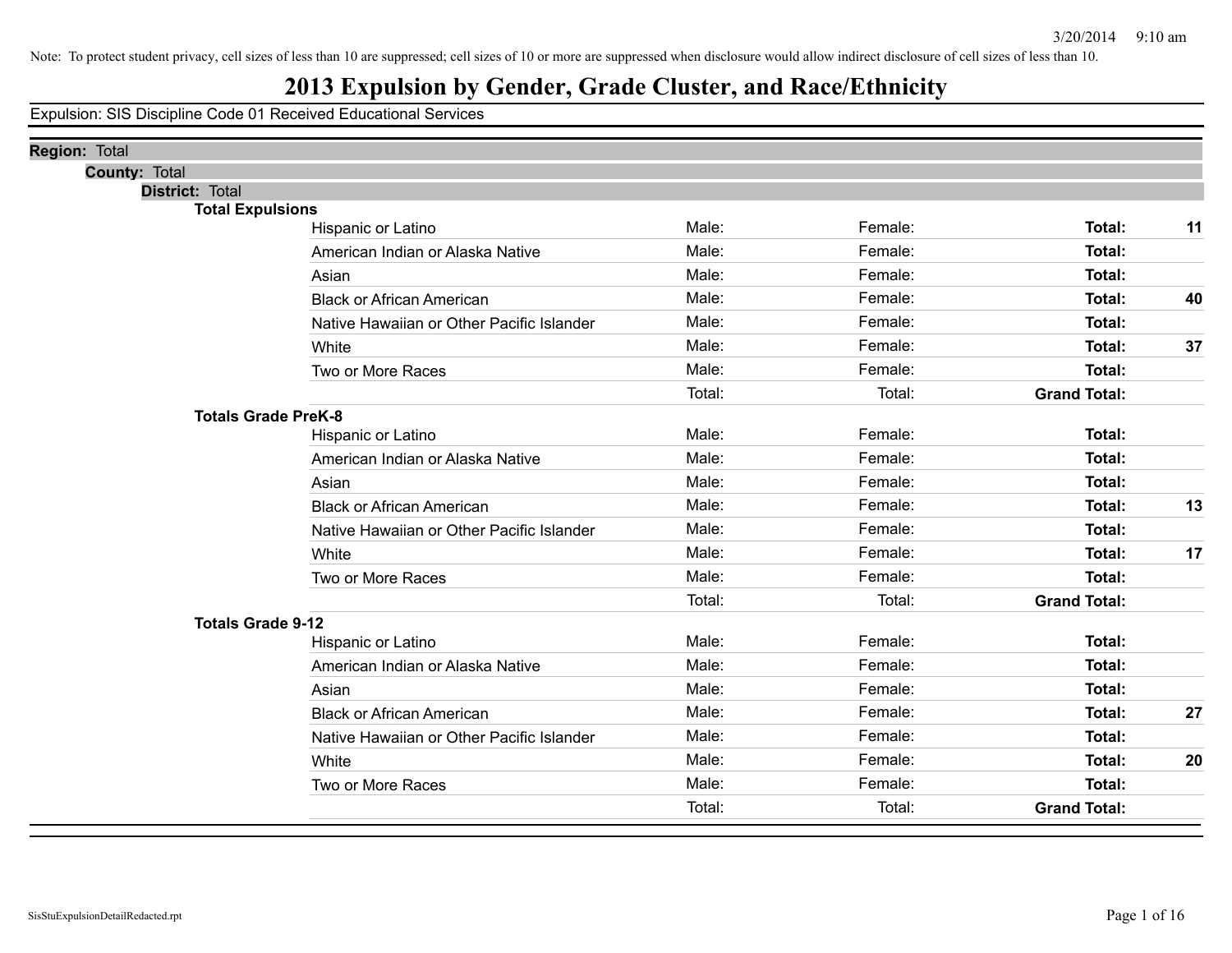## **2013 Expulsion by Gender, Grade Cluster, and Race/Ethnicity**

| Region: Bond/Effingham/Fayette ROE (03) |                                           |        |         |                     |
|-----------------------------------------|-------------------------------------------|--------|---------|---------------------|
| County: Effingham (025)                 |                                           |        |         |                     |
| District: Effingham CUSD 40 (040026)    |                                           |        |         |                     |
| <b>Grade PreK-8</b>                     |                                           | Male:  |         |                     |
|                                         | Hispanic or Latino                        |        | Female: | <b>Total:</b>       |
|                                         | American Indian or Alaska Native          | Male:  | Female: | <b>Total:</b>       |
|                                         | Asian                                     | Male:  | Female: | Total:              |
|                                         | <b>Black or African American</b>          | Male:  | Female: | <b>Total:</b>       |
|                                         | Native Hawaiian or Other Pacific Islander | Male:  | Female: | <b>Total:</b>       |
|                                         | White                                     | Male:  | Female: | Total:              |
|                                         | Two or More Races                         | Male:  | Female: | Total:              |
|                                         |                                           | Total: | Total:  | <b>Grand Total:</b> |
| County: Fayette (026)                   |                                           |        |         |                     |
| District: Ramsey CUSD 204 (204026)      |                                           |        |         |                     |
| Grade 9-12                              |                                           |        |         |                     |
|                                         | Hispanic or Latino                        | Male:  | Female: | Total:              |
|                                         | American Indian or Alaska Native          | Male:  | Female: | <b>Total:</b>       |
|                                         | Asian                                     | Male:  | Female: | Total:              |
|                                         | <b>Black or African American</b>          | Male:  | Female: | <b>Total:</b>       |
|                                         | Native Hawaiian or Other Pacific Islander | Male:  | Female: | <b>Total:</b>       |
|                                         | White                                     | Male:  | Female: | <b>Total:</b>       |
|                                         | Two or More Races                         | Male:  | Female: | Total:              |
|                                         |                                           | Total: | Total:  | <b>Grand Total:</b> |
| District: Vandalia CUSD 203 (203026)    |                                           |        |         |                     |
| <b>Grade PreK-8</b>                     |                                           |        |         |                     |
|                                         | Hispanic or Latino                        | Male:  | Female: | <b>Total:</b>       |
|                                         | American Indian or Alaska Native          | Male:  | Female: | Total:              |
|                                         | Asian                                     | Male:  | Female: | <b>Total:</b>       |
|                                         | <b>Black or African American</b>          | Male:  | Female: | Total:              |
|                                         | Native Hawaiian or Other Pacific Islander | Male:  | Female: | <b>Total:</b>       |
|                                         | White                                     | Male:  | Female: | Total:              |
|                                         | Two or More Races                         | Male:  | Female: | <b>Total:</b>       |
|                                         |                                           | Total: | Total:  | <b>Grand Total:</b> |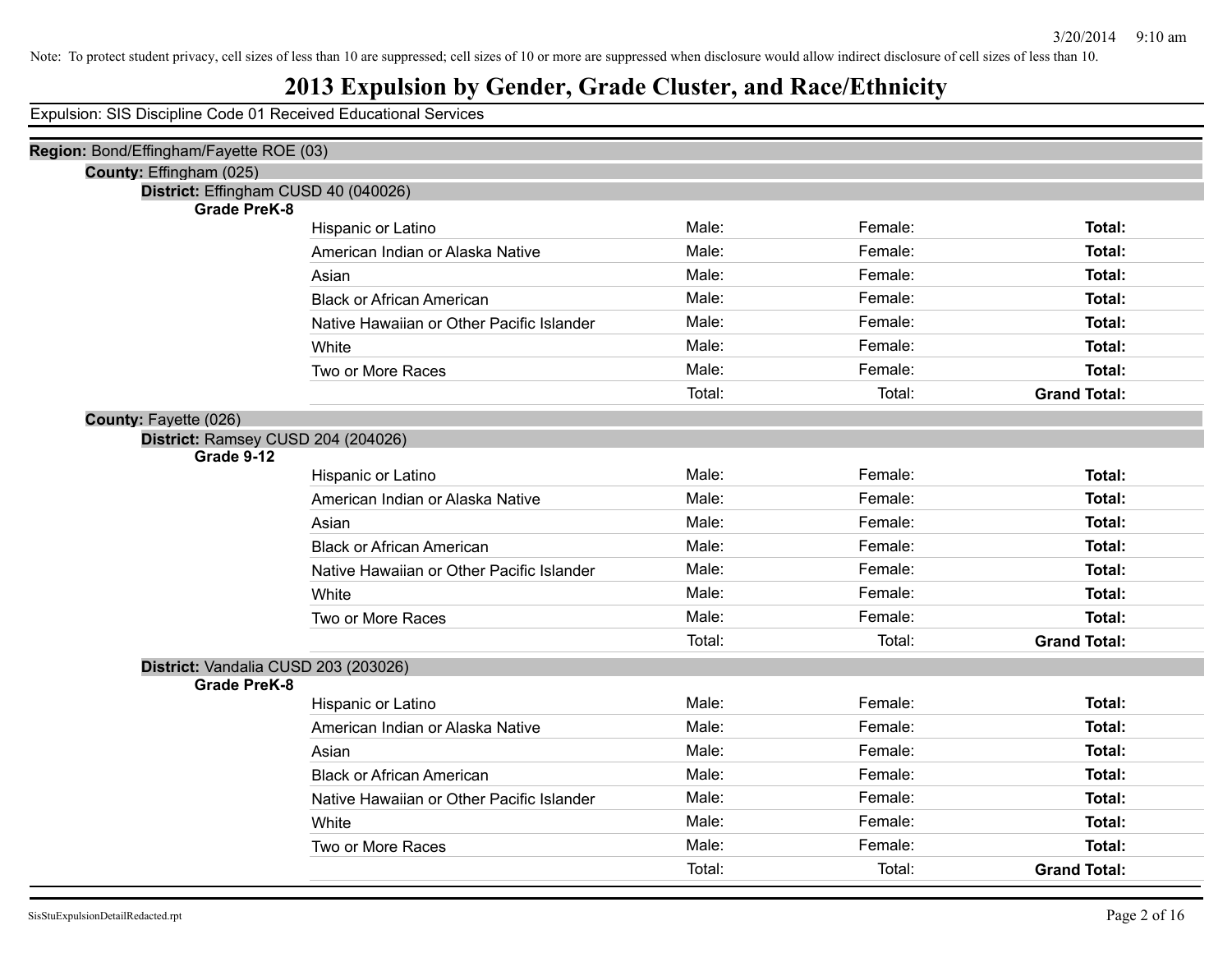## **2013 Expulsion by Gender, Grade Cluster, and Race/Ethnicity**

| Region: Calhoun/Greene/Jersy/Macoupin ROE (40) |                                           |        |         |                     |
|------------------------------------------------|-------------------------------------------|--------|---------|---------------------|
| County: Greene (031)                           |                                           |        |         |                     |
| <b>Grade PreK-8</b>                            | District: North Greene CUSD 3 (003026)    |        |         |                     |
|                                                | Hispanic or Latino                        | Male:  | Female: | Total:              |
|                                                | American Indian or Alaska Native          | Male:  | Female: | Total:              |
|                                                | Asian                                     | Male:  | Female: | Total:              |
|                                                | <b>Black or African American</b>          | Male:  | Female: | Total:              |
|                                                | Native Hawaiian or Other Pacific Islander | Male:  | Female: | Total:              |
|                                                | White                                     | Male:  | Female: | Total:              |
|                                                | Two or More Races                         | Male:  | Female: | Total:              |
|                                                |                                           | Total: | Total:  | <b>Grand Total:</b> |
|                                                |                                           |        |         |                     |
| Region: Clk/Cls/Cmbn/Dglas/Edgr/Mltr/Shlb (11) |                                           |        |         |                     |
| County: Cumberland (018)                       |                                           |        |         |                     |
| <b>Grade PreK-8</b>                            | District: Cumberland CUSD 77 (077026)     |        |         |                     |
|                                                | Hispanic or Latino                        | Male:  | Female: | Total:              |
|                                                | American Indian or Alaska Native          | Male:  | Female: | Total:              |
|                                                | Asian                                     | Male:  | Female: | Total:              |
|                                                | <b>Black or African American</b>          | Male:  | Female: | Total:              |
|                                                | Native Hawaiian or Other Pacific Islander | Male:  | Female: | Total:              |
|                                                | White                                     | Male:  | Female: | Total:              |
|                                                | Two or More Races                         | Male:  | Female: | Total:              |
|                                                |                                           | Total: | Total:  | <b>Grand Total:</b> |
|                                                |                                           |        |         |                     |
| County: Shelby (087)                           | District: Shelbyville CUSD 4 (004026)     |        |         |                     |
| <b>Grade PreK-8</b>                            |                                           |        |         |                     |
|                                                | <b>Hispanic or Latino</b>                 | Male:  | Female: | Total:              |
|                                                | American Indian or Alaska Native          | Male:  | Female: | Total:              |
|                                                | Asian                                     | Male:  | Female: | Total:              |
|                                                | <b>Black or African American</b>          | Male:  | Female: | Total:              |
|                                                | Native Hawaiian or Other Pacific Islander | Male:  | Female: | Total:              |
|                                                | White                                     | Male:  | Female: | Total:              |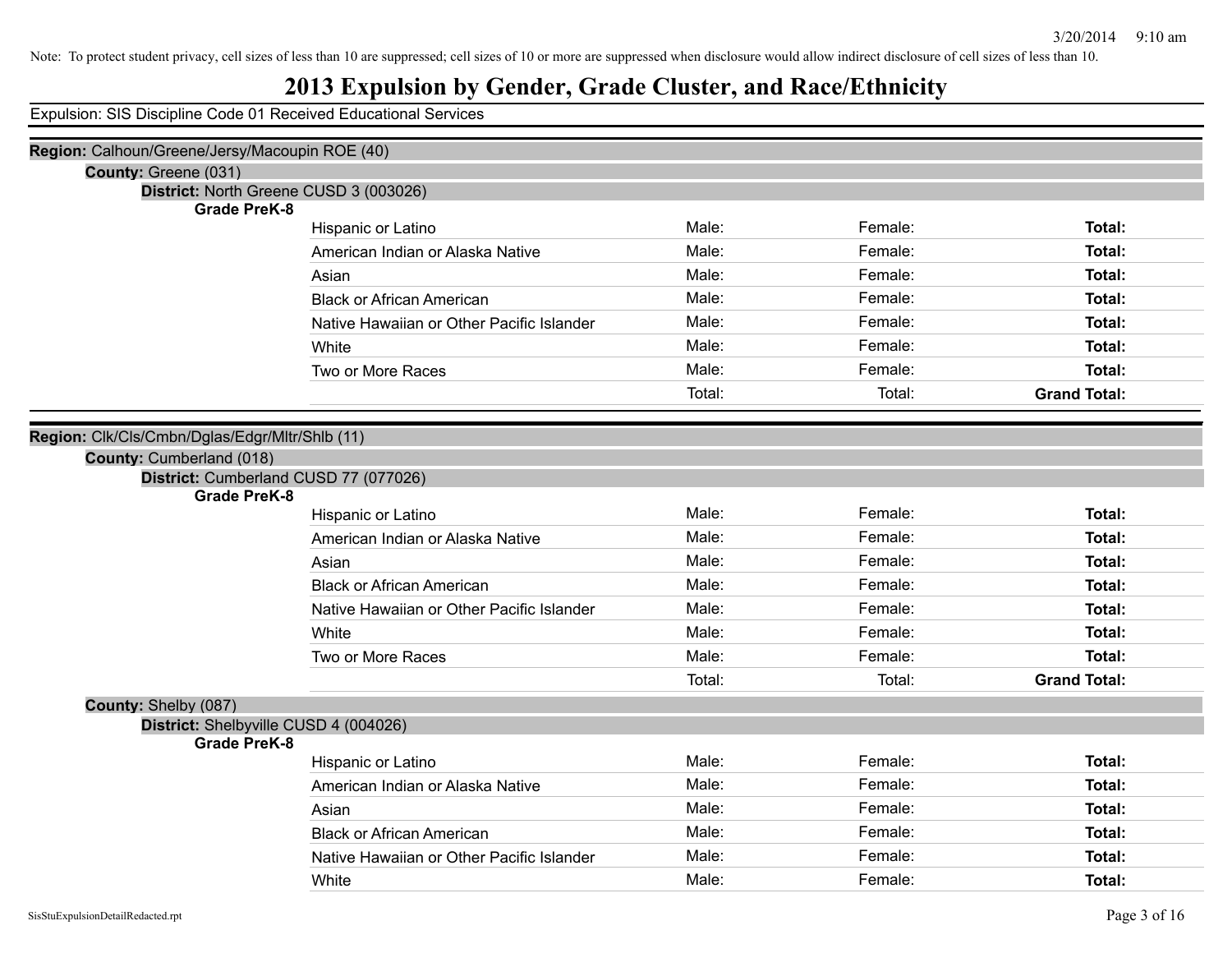# **2013 Expulsion by Gender, Grade Cluster, and Race/Ethnicity**

| Expulsion: SIS Discipline Code 01 Received Educational Services  |                                           |        |         |                           |
|------------------------------------------------------------------|-------------------------------------------|--------|---------|---------------------------|
|                                                                  | Two or More Races                         | Male:  | Female: | Total:                    |
|                                                                  |                                           | Total: | Total:  | <b>Grand Total:</b>       |
|                                                                  |                                           |        |         |                           |
| Region: Crawford-Lawrence Educ Serv Reg (15)                     |                                           |        |         |                           |
| County: Cook (016)                                               |                                           |        |         |                           |
| District: City of Chicago SD 299 (299025)<br><b>Grade PreK-8</b> |                                           |        |         |                           |
|                                                                  | Hispanic or Latino                        | Male:  | Female: | Total:                    |
|                                                                  | American Indian or Alaska Native          | Male:  | Female: | Total:                    |
|                                                                  | Asian                                     | Male:  | Female: | Total:                    |
|                                                                  | <b>Black or African American</b>          | Male:  | Female: | Total:                    |
|                                                                  | Native Hawaiian or Other Pacific Islander | Male:  | Female: | Total:                    |
|                                                                  | White                                     | Male:  | Female: | Total:                    |
|                                                                  | Two or More Races                         | Male:  | Female: | Total:                    |
|                                                                  |                                           | Total: | Total:  | <b>Grand Total:</b>       |
| Grade 9-12                                                       |                                           |        |         |                           |
|                                                                  | Hispanic or Latino                        | Male:  | Female: | Total:                    |
|                                                                  | American Indian or Alaska Native          | Male:  | Female: | Total:                    |
|                                                                  | Asian                                     | Male:  | Female: | Total:                    |
|                                                                  | <b>Black or African American</b>          | Male:  | Female: | Total:                    |
|                                                                  | Native Hawaiian or Other Pacific Islander | Male:  | Female: | Total:                    |
|                                                                  | White                                     | Male:  | Female: | Total:                    |
|                                                                  | Two or More Races                         | Male:  | Female: | Total:                    |
|                                                                  |                                           | Total: | Total:  | <b>Grand Total:</b><br>12 |
|                                                                  |                                           |        |         |                           |
| Region: De Kalb ROE (16)                                         |                                           |        |         |                           |
| County: Dekalb (019)<br>District: DeKalb CUSD 428 (428026)       |                                           |        |         |                           |
| Grade 9-12                                                       |                                           |        |         |                           |
|                                                                  | Hispanic or Latino                        | Male:  | Female: | Total:                    |
|                                                                  | American Indian or Alaska Native          | Male:  | Female: | Total:                    |
|                                                                  | Asian                                     | Male:  | Female: | Total:                    |
|                                                                  | <b>Black or African American</b>          | Male:  | Female: | Total:                    |
|                                                                  | Native Hawaiian or Other Pacific Islander | Male:  | Female: | Total:                    |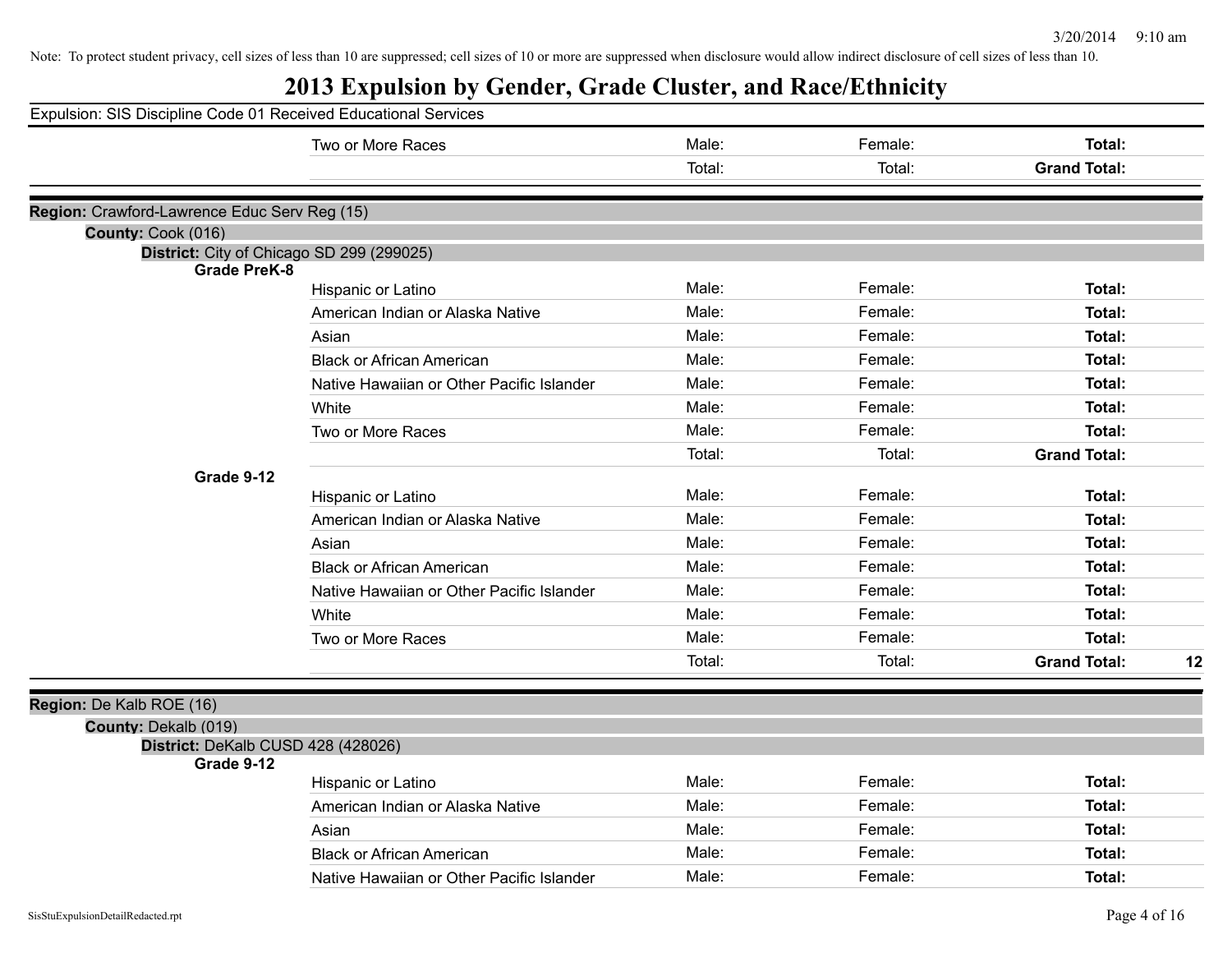# **2013 Expulsion by Gender, Grade Cluster, and Race/Ethnicity**

| Expulsion: SIS Discipline Code 01 Received Educational Services |                                                      |        |         |                     |
|-----------------------------------------------------------------|------------------------------------------------------|--------|---------|---------------------|
|                                                                 | White                                                | Male:  | Female: | Total:              |
|                                                                 | Two or More Races                                    | Male:  | Female: | Total:              |
|                                                                 |                                                      | Total: | Total:  | <b>Grand Total:</b> |
|                                                                 |                                                      |        |         |                     |
| Region: Fulton/Schuyler ROE (22)                                |                                                      |        |         |                     |
| County: Fulton (029)<br>District: Canton Union SD 66 (066025)   |                                                      |        |         |                     |
| <b>Grade PreK-8</b>                                             |                                                      |        |         |                     |
|                                                                 | Hispanic or Latino                                   | Male:  | Female: | Total:              |
|                                                                 | American Indian or Alaska Native                     | Male:  | Female: | Total:              |
|                                                                 | Asian                                                | Male:  | Female: | Total:              |
|                                                                 | <b>Black or African American</b>                     | Male:  | Female: | Total:              |
|                                                                 | Native Hawaiian or Other Pacific Islander            | Male:  | Female: | Total:              |
|                                                                 | White                                                | Male:  | Female: | Total:              |
|                                                                 | Two or More Races                                    | Male:  | Female: | Total:              |
|                                                                 |                                                      | Total: | Total:  | <b>Grand Total:</b> |
|                                                                 |                                                      |        |         |                     |
| Region: Grundy/Kendall ROE (24)                                 |                                                      |        |         |                     |
| County: Kendall (047)                                           |                                                      |        |         |                     |
| District: Plano CUSD 88 (088026)<br>Grade 9-12                  |                                                      |        |         |                     |
|                                                                 | Hispanic or Latino                                   | Male:  | Female: | Total:              |
|                                                                 | American Indian or Alaska Native                     | Male:  | Female: | Total:              |
|                                                                 | Asian                                                | Male:  | Female: | Total:              |
|                                                                 | <b>Black or African American</b>                     | Male:  | Female: | Total:              |
|                                                                 | Native Hawaiian or Other Pacific Islander            | Male:  | Female: | Total:              |
|                                                                 | White                                                | Male:  | Female: | Total:              |
|                                                                 | Two or More Races                                    | Male:  | Female: | Total:              |
|                                                                 |                                                      | Total: | Total:  | <b>Grand Total:</b> |
|                                                                 |                                                      |        |         |                     |
| Region: Henderson/Mercer/Warren ROE (27)                        |                                                      |        |         |                     |
| County: Mercer (066)                                            |                                                      |        |         |                     |
| <b>Grade PreK-8</b>                                             | District: Mercer County School District 404 (404026) |        |         |                     |
|                                                                 | Hispanic or Latino                                   | Male:  | Female: | Total:              |
| SisStuExpulsionDetailRedacted.rpt                               |                                                      |        |         | Page 5 of 16        |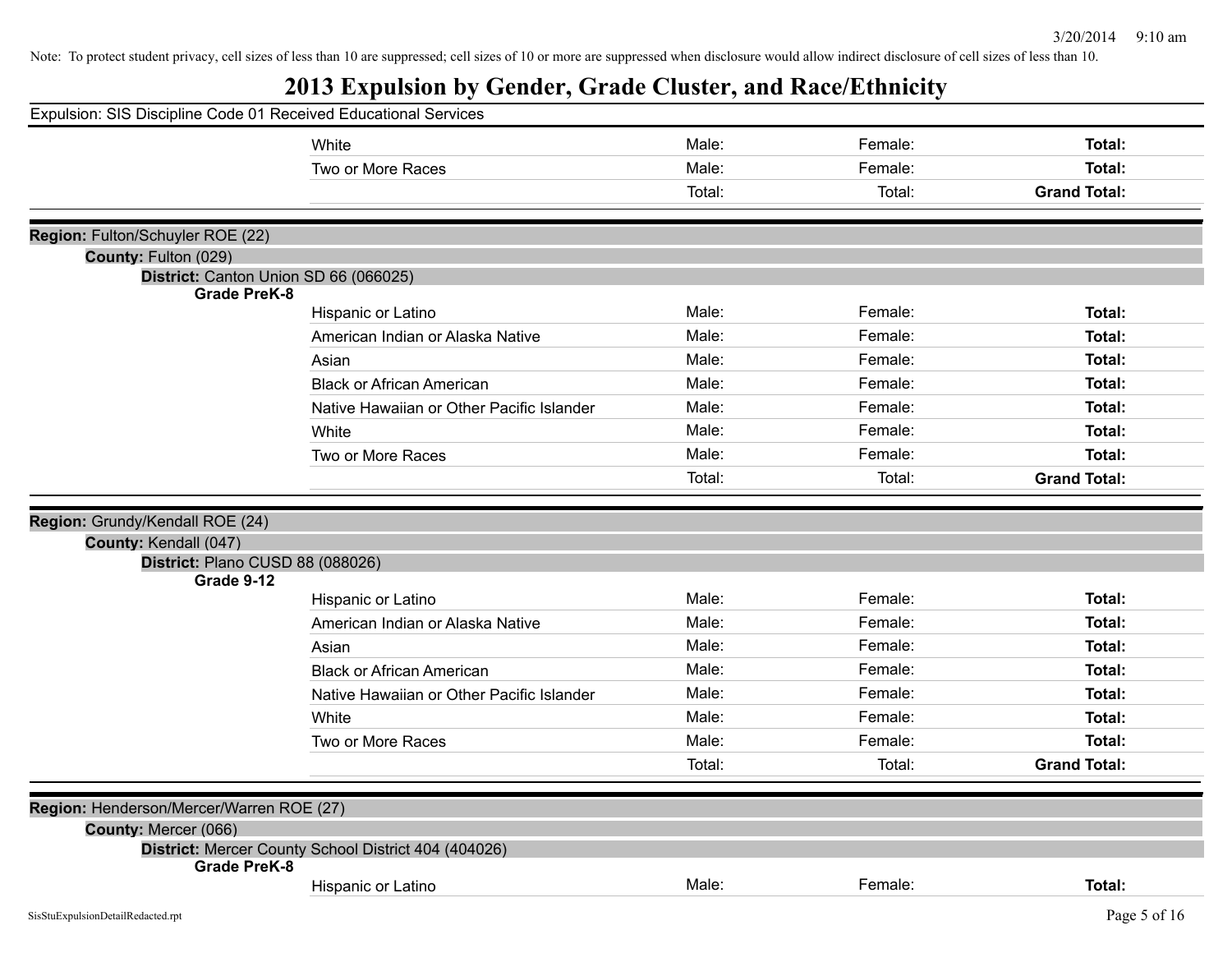## **2013 Expulsion by Gender, Grade Cluster, and Race/Ethnicity**

| Expulsion: SIS Discipline Code 01 Received Educational Services |
|-----------------------------------------------------------------|
|-----------------------------------------------------------------|

|                                    | American Indian or Alaska Native                | Male:  | Female: | Total:              |
|------------------------------------|-------------------------------------------------|--------|---------|---------------------|
|                                    | Asian                                           | Male:  | Female: | Total:              |
|                                    | <b>Black or African American</b>                | Male:  | Female: | Total:              |
|                                    | Native Hawaiian or Other Pacific Islander       | Male:  | Female: | <b>Total:</b>       |
|                                    | White                                           | Male:  | Female: | Total:              |
|                                    | Two or More Races                               | Male:  | Female: | <b>Total:</b>       |
|                                    |                                                 | Total: | Total:  | <b>Grand Total:</b> |
| Region: Iroquois/Kankakee ROE (32) |                                                 |        |         |                     |
| <b>County: Iroquois (038)</b>      |                                                 |        |         |                     |
|                                    | District: Iroquois West CUSD 10 (010026)        |        |         |                     |
| Grade 9-12                         |                                                 |        |         |                     |
|                                    | Hispanic or Latino                              | Male:  | Female: | Total:              |
|                                    | American Indian or Alaska Native                | Male:  | Female: | Total:              |
|                                    | Asian                                           | Male:  | Female: | <b>Total:</b>       |
|                                    | <b>Black or African American</b>                | Male:  | Female: | <b>Total:</b>       |
|                                    | Native Hawaiian or Other Pacific Islander       | Male:  | Female: | <b>Total:</b>       |
|                                    | White                                           | Male:  | Female: | Total:              |
|                                    | Two or More Races                               | Male:  | Female: | Total:              |
|                                    |                                                 | Total: | Total:  | <b>Grand Total:</b> |
| County: Kankakee (046)             |                                                 |        |         |                     |
| Grade 9-12                         | District: Bradley Bourbonnais CHSD 307 (307016) |        |         |                     |
|                                    | Hispanic or Latino                              | Male:  | Female: | <b>Total:</b>       |
|                                    | American Indian or Alaska Native                | Male:  | Female: | Total:              |
|                                    | Asian                                           | Male:  | Female: | <b>Total:</b>       |
|                                    | <b>Black or African American</b>                | Male:  | Female: | Total:              |
|                                    | Native Hawaiian or Other Pacific Islander       | Male:  | Female: | <b>Total:</b>       |
|                                    | White                                           | Male:  | Female: | Total:              |
|                                    | Two or More Races                               | Male:  | Female: | <b>Total:</b>       |
|                                    |                                                 | Total: | Total:  | <b>Grand Total:</b> |
|                                    |                                                 |        |         |                     |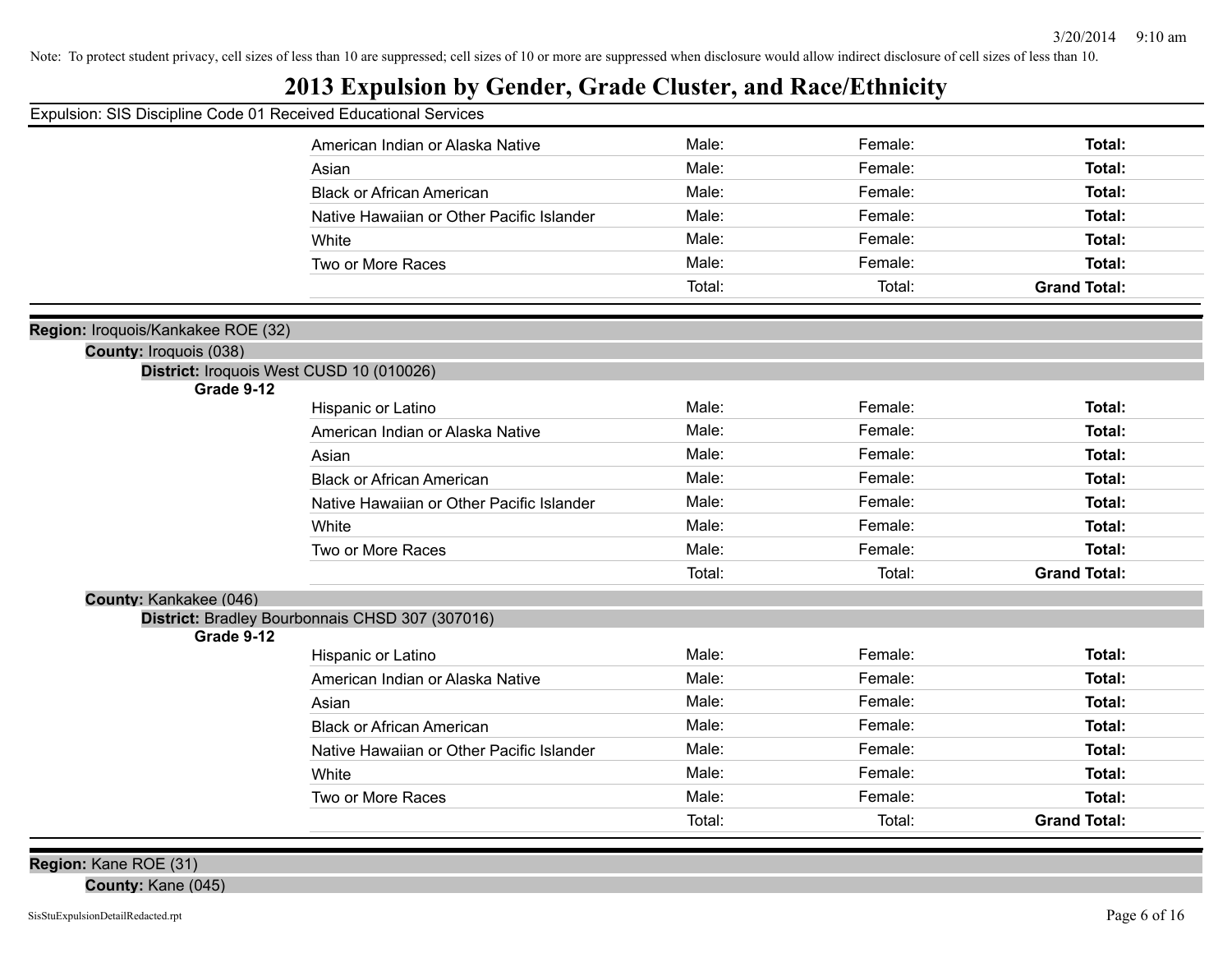## **2013 Expulsion by Gender, Grade Cluster, and Race/Ethnicity**

| District: CUSD 300 (300026)                          |                                           |        |         |                     |
|------------------------------------------------------|-------------------------------------------|--------|---------|---------------------|
| <b>Grade PreK-8</b>                                  |                                           |        |         |                     |
|                                                      | Hispanic or Latino                        | Male:  | Female: | Total:              |
|                                                      | American Indian or Alaska Native          | Male:  | Female: | Total:              |
|                                                      | Asian                                     | Male:  | Female: | Total:              |
|                                                      | <b>Black or African American</b>          | Male:  | Female: | Total:              |
|                                                      | Native Hawaiian or Other Pacific Islander | Male:  | Female: | Total:              |
|                                                      | White                                     | Male:  | Female: | Total:              |
|                                                      | Two or More Races                         | Male:  | Female: | Total:              |
|                                                      |                                           | Total: | Total:  | <b>Grand Total:</b> |
| Grade 9-12                                           |                                           |        |         |                     |
|                                                      | Hispanic or Latino                        | Male:  | Female: | Total:              |
|                                                      | American Indian or Alaska Native          | Male:  | Female: | Total:              |
|                                                      | Asian                                     | Male:  | Female: | Total:              |
|                                                      | <b>Black or African American</b>          | Male:  | Female: | Total:              |
|                                                      | Native Hawaiian or Other Pacific Islander | Male:  | Female: | Total:              |
|                                                      | White                                     | Male:  | Female: | Total:              |
|                                                      | Two or More Races                         | Male:  | Female: | Total:              |
|                                                      |                                           | Total: | Total:  | <b>Grand Total:</b> |
|                                                      |                                           |        |         |                     |
| Region: La Salle ROE (35)                            |                                           |        |         |                     |
| County: Lasalle (050)                                |                                           |        |         |                     |
| District: Streator Twp HSD 40 (040017)<br>Grade 9-12 |                                           |        |         |                     |
|                                                      | Hispanic or Latino                        | Male:  | Female: | Total:              |
|                                                      | American Indian or Alaska Native          | Male:  | Female: | Total:              |
|                                                      | Asian                                     | Male:  | Female: | Total:              |
|                                                      | <b>Black or African American</b>          | Male:  | Female: | Total:              |
|                                                      | Native Hawaiian or Other Pacific Islander | Male:  | Female: | Total:              |
|                                                      | White                                     | Male:  | Female: | Total:              |
|                                                      | Two or More Races                         | Male:  | Female: | Total:              |
|                                                      |                                           | Total: | Total:  | <b>Grand Total:</b> |
|                                                      |                                           |        |         |                     |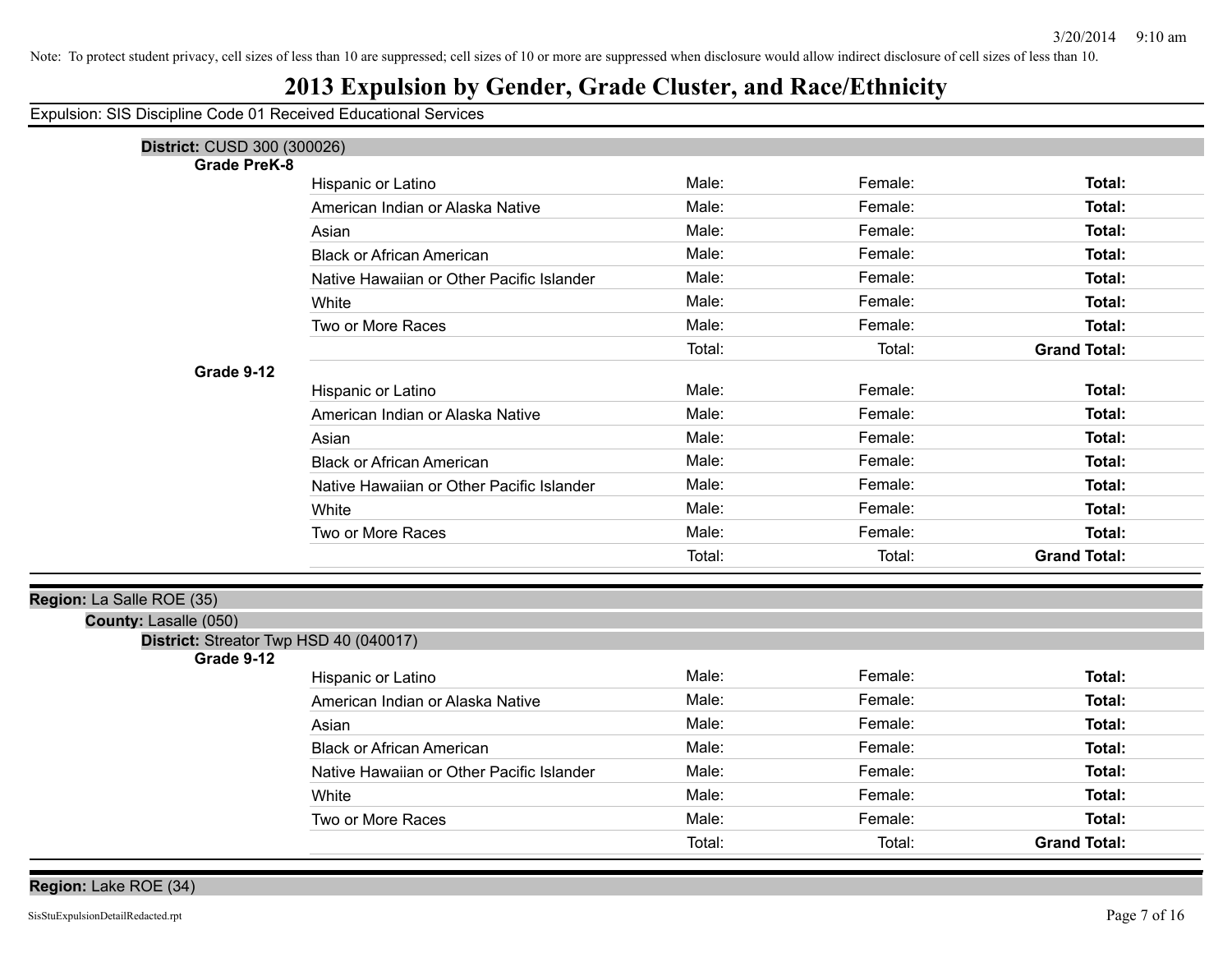### **2013 Expulsion by Gender, Grade Cluster, and Race/Ethnicity**

Expulsion: SIS Discipline Code 01 Received Educational Services

| County: Lake (049)                     |                                           |        |         |                     |
|----------------------------------------|-------------------------------------------|--------|---------|---------------------|
| District: Round Lake CUSD 116 (116026) |                                           |        |         |                     |
| <b>Grade PreK-8</b>                    |                                           | Male:  |         |                     |
|                                        | Hispanic or Latino                        |        | Female: | Total:              |
|                                        | American Indian or Alaska Native          | Male:  | Female: | <b>Total:</b>       |
|                                        | Asian                                     | Male:  | Female: | Total:              |
|                                        | <b>Black or African American</b>          | Male:  | Female: | <b>Total:</b>       |
|                                        | Native Hawaiian or Other Pacific Islander | Male:  | Female: | Total:              |
|                                        | White                                     | Male:  | Female: | Total:              |
|                                        | Two or More Races                         | Male:  | Female: | <b>Total:</b>       |
|                                        |                                           | Total: | Total:  | <b>Grand Total:</b> |
| District: Waukegan CUSD 60 (060026)    |                                           |        |         |                     |
| <b>Grade PreK-8</b>                    |                                           |        |         |                     |
|                                        | Hispanic or Latino                        | Male:  | Female: | Total:              |
|                                        | American Indian or Alaska Native          | Male:  | Female: | Total:              |
|                                        | Asian                                     | Male:  | Female: | Total:              |
|                                        | <b>Black or African American</b>          | Male:  | Female: | Total:              |
|                                        | Native Hawaiian or Other Pacific Islander | Male:  | Female: | Total:              |
|                                        | White                                     | Male:  | Female: | Total:              |
|                                        | Two or More Races                         | Male:  | Female: | Total:              |
|                                        |                                           | Total: | Total:  | <b>Grand Total:</b> |
| Grade 9-12                             |                                           |        |         |                     |
|                                        | Hispanic or Latino                        | Male:  | Female: | Total:              |
|                                        | American Indian or Alaska Native          | Male:  | Female: | Total:              |
|                                        | Asian                                     | Male:  | Female: | Total:              |
|                                        | <b>Black or African American</b>          | Male:  | Female: | <b>Total:</b>       |
|                                        | Native Hawaiian or Other Pacific Islander | Male:  | Female: | Total:              |
|                                        | White                                     | Male:  | Female: | <b>Total:</b>       |
|                                        | Two or More Races                         | Male:  | Female: | <b>Total:</b>       |
|                                        |                                           | Total: | Total:  | <b>Grand Total:</b> |

**Region:** Macon/Piatt ROE (39)

**County:** Piatt (074)

**District:** Monticello CUSD 25 (025026)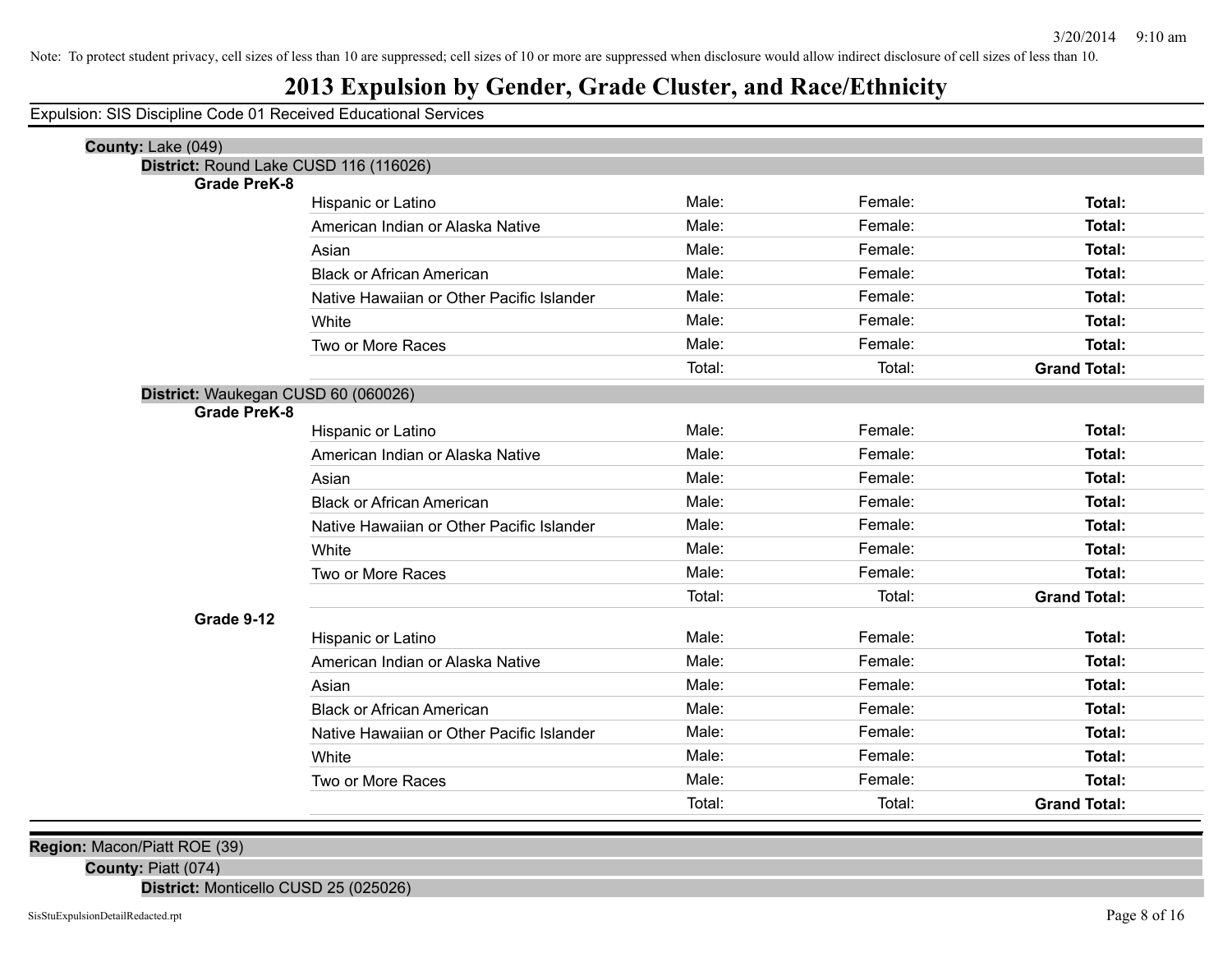### **2013 Expulsion by Gender, Grade Cluster, and Race/Ethnicity**

#### Expulsion: SIS Discipline Code 01 Received Educational Services

#### **Grade 9-12**

| Hispanic or Latino                        | Male:  | Female: | Total:              |
|-------------------------------------------|--------|---------|---------------------|
| American Indian or Alaska Native          | Male:  | Female: | Total:              |
| Asian                                     | Male:  | Female: | Total:              |
| <b>Black or African American</b>          | Male:  | Female: | Total:              |
| Native Hawaiian or Other Pacific Islander | Male:  | Female: | Total:              |
| White                                     | Male:  | Female: | Total:              |
| Two or More Races                         | Male:  | Female: | Total:              |
|                                           | Total: | Total:  | <b>Grand Total:</b> |

#### **Region:** Madison ROE (41)

**County:** Madison (057)

|  | District: Collinsville CUSD 10 (010026) |  |  |  |  |
|--|-----------------------------------------|--|--|--|--|
|--|-----------------------------------------|--|--|--|--|

**Grade 9-12**

| Hispanic or Latino                        | Male:  | Female: | Total:              |
|-------------------------------------------|--------|---------|---------------------|
| American Indian or Alaska Native          | Male:  | Female: | Total:              |
| Asian                                     | Male:  | Female: | Total:              |
| <b>Black or African American</b>          | Male:  | Female: | Total:              |
| Native Hawaiian or Other Pacific Islander | Male:  | Female: | Total:              |
| White                                     | Male:  | Female: | Total:              |
| Two or More Races                         | Male:  | Female: | Total:              |
|                                           | Total: | Total:  | <b>Grand Total:</b> |

#### **District:** Highland CUSD 5 (005026)

**Grade 9-12**

| Hispanic or Latino                        | Male:  | Female: | Total:              |
|-------------------------------------------|--------|---------|---------------------|
| American Indian or Alaska Native          | Male:  | Female: | Total:              |
| Asian                                     | Male:  | Female: | Total:              |
| <b>Black or African American</b>          | Male:  | Female: | Total:              |
| Native Hawaiian or Other Pacific Islander | Male:  | Female: | Total:              |
| White                                     | Male:  | Female: | Total:              |
| Two or More Races                         | Male:  | Female: | Total:              |
|                                           | Total: | Total:  | <b>Grand Total:</b> |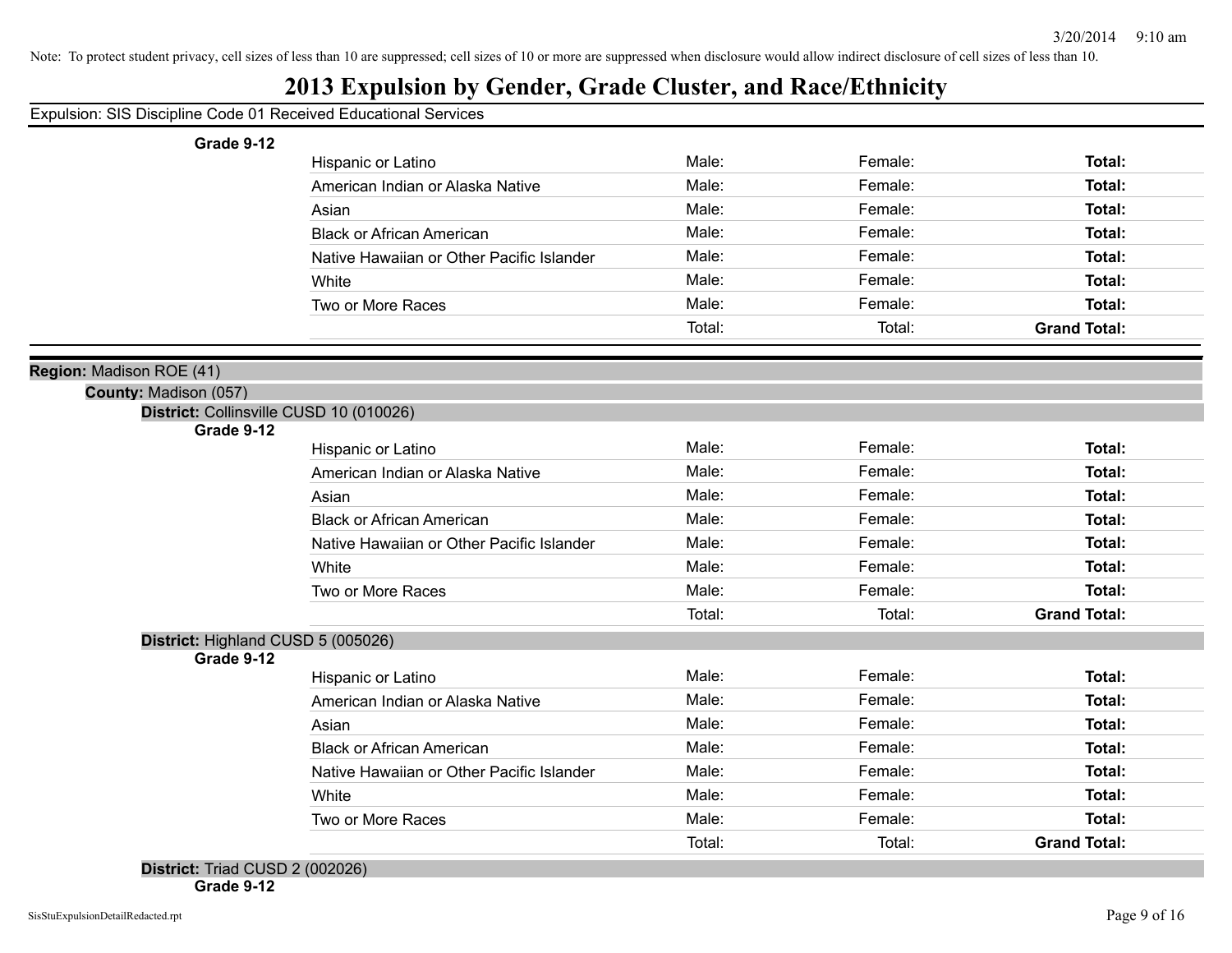## **2013 Expulsion by Gender, Grade Cluster, and Race/Ethnicity**

Expulsion: SIS Discipline Code 01 Received Educational Services

|                                         | Hispanic or Latino                        | Male:  | Female: | Total:              |
|-----------------------------------------|-------------------------------------------|--------|---------|---------------------|
|                                         | American Indian or Alaska Native          | Male:  | Female: | <b>Total:</b>       |
|                                         | Asian                                     | Male:  | Female: | Total:              |
|                                         | <b>Black or African American</b>          | Male:  | Female: | Total:              |
|                                         | Native Hawaiian or Other Pacific Islander | Male:  | Female: | Total:              |
|                                         | White                                     | Male:  | Female: | Total:              |
|                                         | Two or More Races                         | Male:  | Female: | <b>Total:</b>       |
|                                         |                                           | Total: | Total:  | <b>Grand Total:</b> |
|                                         |                                           |        |         |                     |
| Region: Region 05 North Cook ISC 1 (05) |                                           |        |         |                     |
| County: Cook (016)                      |                                           |        |         |                     |
| Grade 9-12                              | District: Evanston Twp HSD 202 (202017)   |        |         |                     |
|                                         | Hispanic or Latino                        | Male:  | Female: | Total:              |
|                                         | American Indian or Alaska Native          | Male:  | Female: | Total:              |
|                                         | Asian                                     | Male:  | Female: | <b>Total:</b>       |
|                                         | <b>Black or African American</b>          | Male:  | Female: | Total:              |
|                                         | Native Hawaiian or Other Pacific Islander | Male:  | Female: | Total:              |
|                                         | White                                     | Male:  | Female: | Total:              |
|                                         | Two or More Races                         | Male:  | Female: | <b>Total:</b>       |
|                                         |                                           | Total: | Total:  | <b>Grand Total:</b> |
|                                         |                                           |        |         |                     |
| Region: Region 07 South Cook ISC 4 (07) |                                           |        |         |                     |
| County: Cook (016)                      |                                           |        |         |                     |
| District: Lincoln ESD 156 (156002)      |                                           |        |         |                     |
| <b>Grade PreK-8</b>                     | Hispanic or Latino                        | Male:  | Female: | Total:              |
|                                         | American Indian or Alaska Native          | Male:  | Female: | Total:              |
|                                         | Asian                                     | Male:  | Female: | Total:              |
|                                         | <b>Black or African American</b>          | Male:  | Female: | <b>Total:</b>       |
|                                         | Native Hawaiian or Other Pacific Islander | Male:  | Female: | Total:              |
|                                         | White                                     | Male:  | Female: | Total:              |
|                                         | Two or More Races                         | Male:  | Female: | <b>Total:</b>       |
|                                         |                                           | Total: | Total:  | <b>Grand Total:</b> |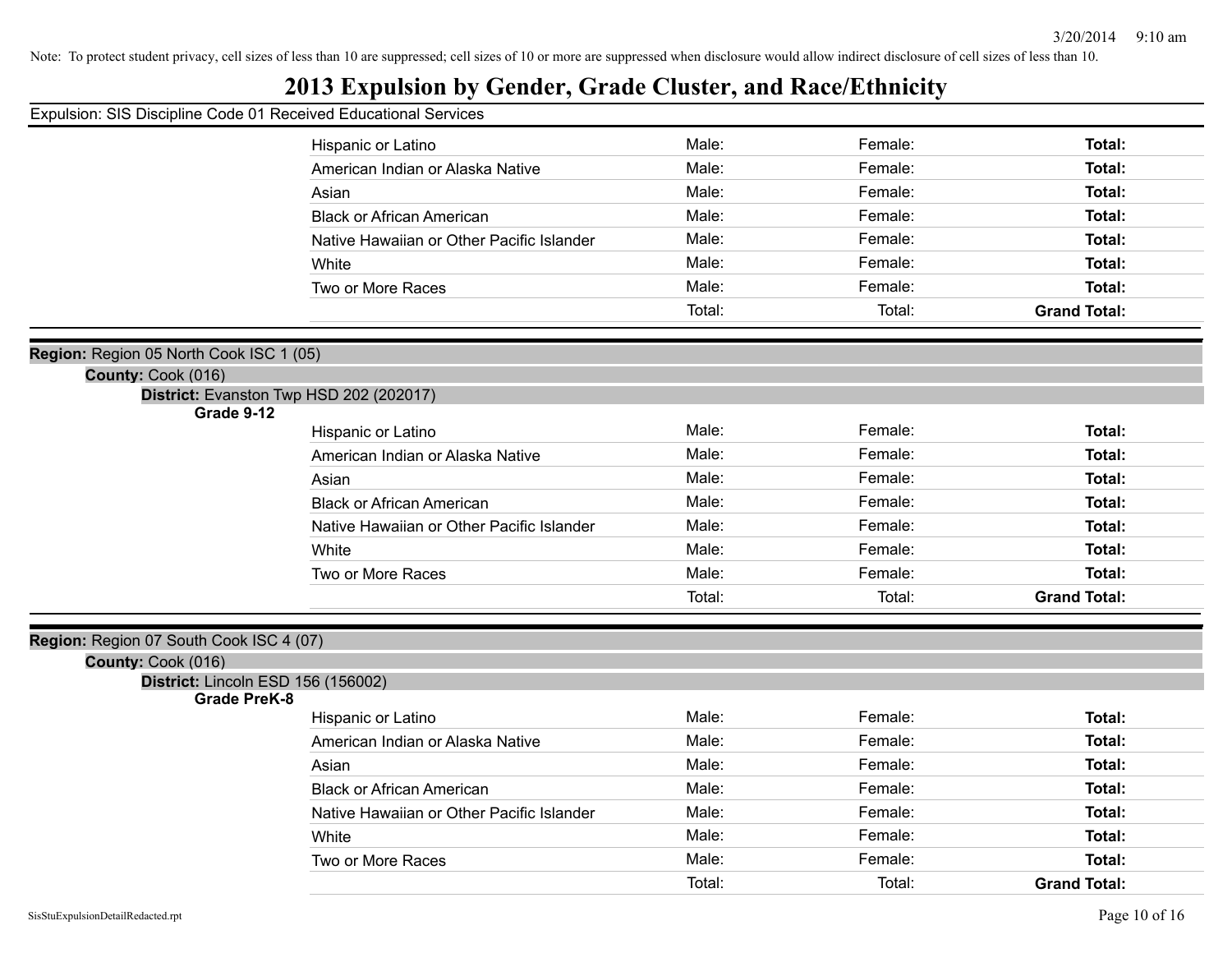## **2013 Expulsion by Gender, Grade Cluster, and Race/Ethnicity**

| <b>District: Rich Twp HSD 227 (227017)</b>                     |                                           |        |         |                     |
|----------------------------------------------------------------|-------------------------------------------|--------|---------|---------------------|
| Grade 9-12                                                     |                                           |        |         |                     |
|                                                                | Hispanic or Latino                        | Male:  | Female: | Total:              |
|                                                                | American Indian or Alaska Native          | Male:  | Female: | Total:              |
|                                                                | Asian                                     | Male:  | Female: | Total:              |
|                                                                | <b>Black or African American</b>          | Male:  | Female: | Total:              |
|                                                                | Native Hawaiian or Other Pacific Islander | Male:  | Female: | Total:              |
|                                                                | White                                     | Male:  | Female: | Total:              |
|                                                                | Two or More Races                         | Male:  | Female: | Total:              |
|                                                                |                                           | Total: | Total:  | <b>Grand Total:</b> |
| District: South Holland SD 150 (150002)<br><b>Grade PreK-8</b> |                                           |        |         |                     |
|                                                                | Hispanic or Latino                        | Male:  | Female: | Total:              |
|                                                                | American Indian or Alaska Native          | Male:  | Female: | <b>Total:</b>       |
|                                                                | Asian                                     | Male:  | Female: | Total:              |
|                                                                | <b>Black or African American</b>          | Male:  | Female: | <b>Total:</b>       |
|                                                                | Native Hawaiian or Other Pacific Islander | Male:  | Female: | Total:              |
|                                                                | White                                     | Male:  | Female: | Total:              |
|                                                                | Two or More Races                         | Male:  | Female: | Total:              |
|                                                                |                                           | Total: | Total:  | <b>Grand Total:</b> |
| Region: Sangamon ROE (51)                                      |                                           |        |         |                     |
| County: Sangamon (084)                                         |                                           |        |         |                     |
| District: Pawnee CUSD 11 (011026)<br>Grade 9-12                |                                           |        |         |                     |
|                                                                | Hispanic or Latino                        | Male:  | Female: | Total:              |
|                                                                | American Indian or Alaska Native          | Male:  | Female: | Total:              |
|                                                                | Asian                                     | Male:  | Female: | Total:              |
|                                                                | <b>Black or African American</b>          | Male:  | Female: | Total:              |
|                                                                | Native Hawaiian or Other Pacific Islander | Male:  | Female: | <b>Total:</b>       |
|                                                                | White                                     | Male:  | Female: | Total:              |
|                                                                | Two or More Races                         | Male:  | Female: | Total:              |
|                                                                |                                           | Total: | Total:  | <b>Grand Total:</b> |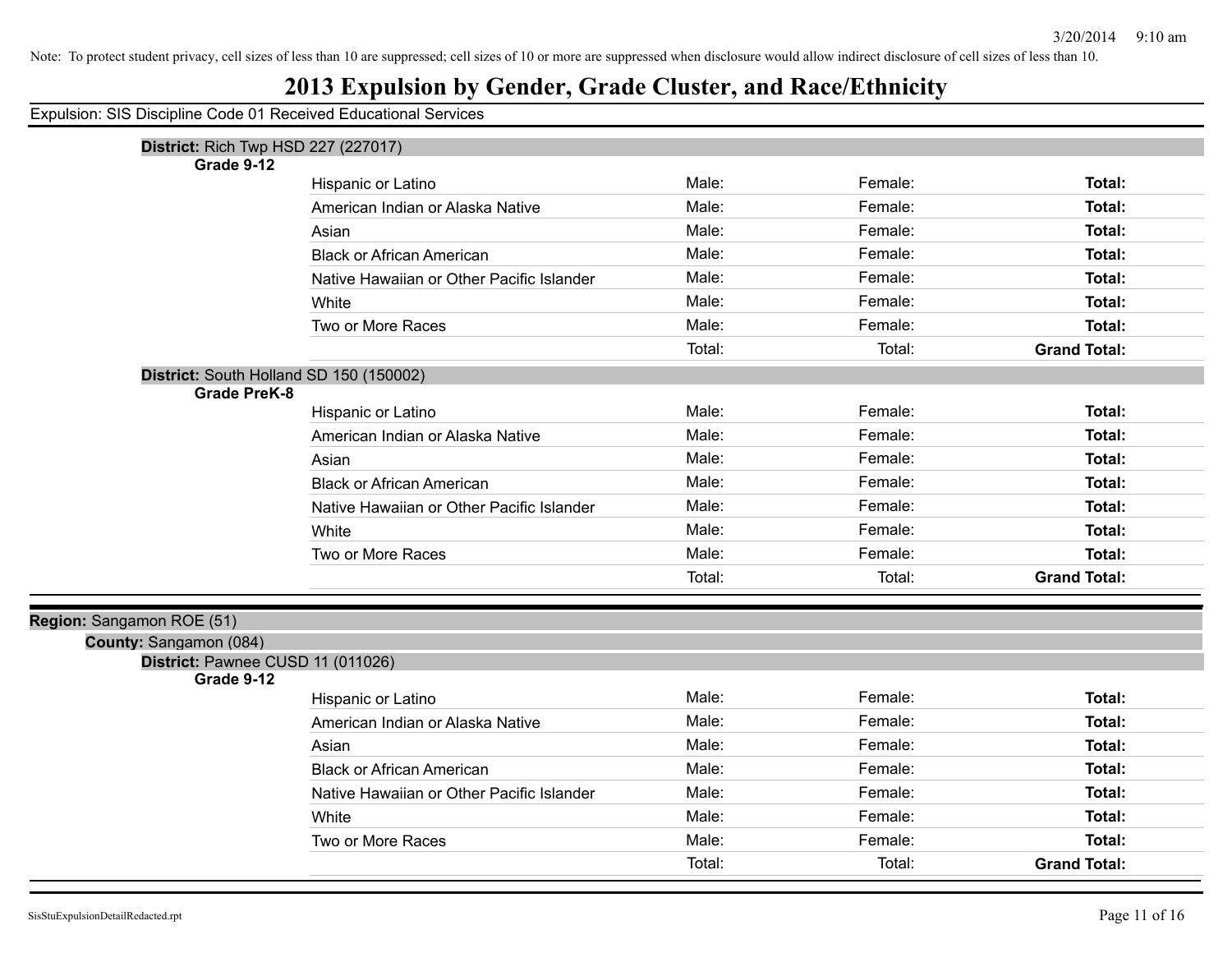## **2013 Expulsion by Gender, Grade Cluster, and Race/Ethnicity**

| Region: St Clair ROE (50)                 |                                           |        |         |                     |  |
|-------------------------------------------|-------------------------------------------|--------|---------|---------------------|--|
| County: Saint clair (082)                 |                                           |        |         |                     |  |
| District: Belleville Twp HSD 201 (201017) |                                           |        |         |                     |  |
| Grade 9-12                                | Hispanic or Latino                        | Male:  | Female: | Total:              |  |
|                                           | American Indian or Alaska Native          | Male:  | Female: | Total:              |  |
|                                           |                                           | Male:  | Female: | Total:              |  |
|                                           | Asian                                     | Male:  |         |                     |  |
|                                           | <b>Black or African American</b>          |        | Female: | Total:              |  |
|                                           | Native Hawaiian or Other Pacific Islander | Male:  | Female: | Total:              |  |
|                                           | White                                     | Male:  | Female: | Total:              |  |
|                                           | Two or More Races                         | Male:  | Female: | <b>Total:</b>       |  |
|                                           |                                           | Total: | Total:  | <b>Grand Total:</b> |  |
| District: Cahokia CUSD 187 (187026)       |                                           |        |         |                     |  |
| Grade 9-12                                |                                           |        |         |                     |  |
|                                           | Hispanic or Latino                        | Male:  | Female: | Total:              |  |
|                                           | American Indian or Alaska Native          | Male:  | Female: | Total:              |  |
|                                           | Asian                                     | Male:  | Female: | Total:              |  |
|                                           | <b>Black or African American</b>          | Male:  | Female: | Total:              |  |
|                                           | Native Hawaiian or Other Pacific Islander | Male:  | Female: | Total:              |  |
|                                           | White                                     | Male:  | Female: | Total:              |  |
|                                           | Two or More Races                         | Male:  | Female: | Total:              |  |
|                                           |                                           | Total: | Total:  | <b>Grand Total:</b> |  |
| District: Freeburg CHSD 77 (077016)       |                                           |        |         |                     |  |
| Grade 9-12                                |                                           |        |         |                     |  |
|                                           | Hispanic or Latino                        | Male:  | Female: | Total:              |  |
|                                           | American Indian or Alaska Native          | Male:  | Female: | Total:              |  |
|                                           | Asian                                     | Male:  | Female: | Total:              |  |
|                                           | <b>Black or African American</b>          | Male:  | Female: | Total:              |  |
|                                           | Native Hawaiian or Other Pacific Islander | Male:  | Female: | Total:              |  |
|                                           | White                                     | Male:  | Female: | Total:              |  |
|                                           | Two or More Races                         | Male:  | Female: | <b>Total:</b>       |  |
|                                           |                                           | Total: | Total:  | <b>Grand Total:</b> |  |
| $\blacksquare$                            |                                           |        |         |                     |  |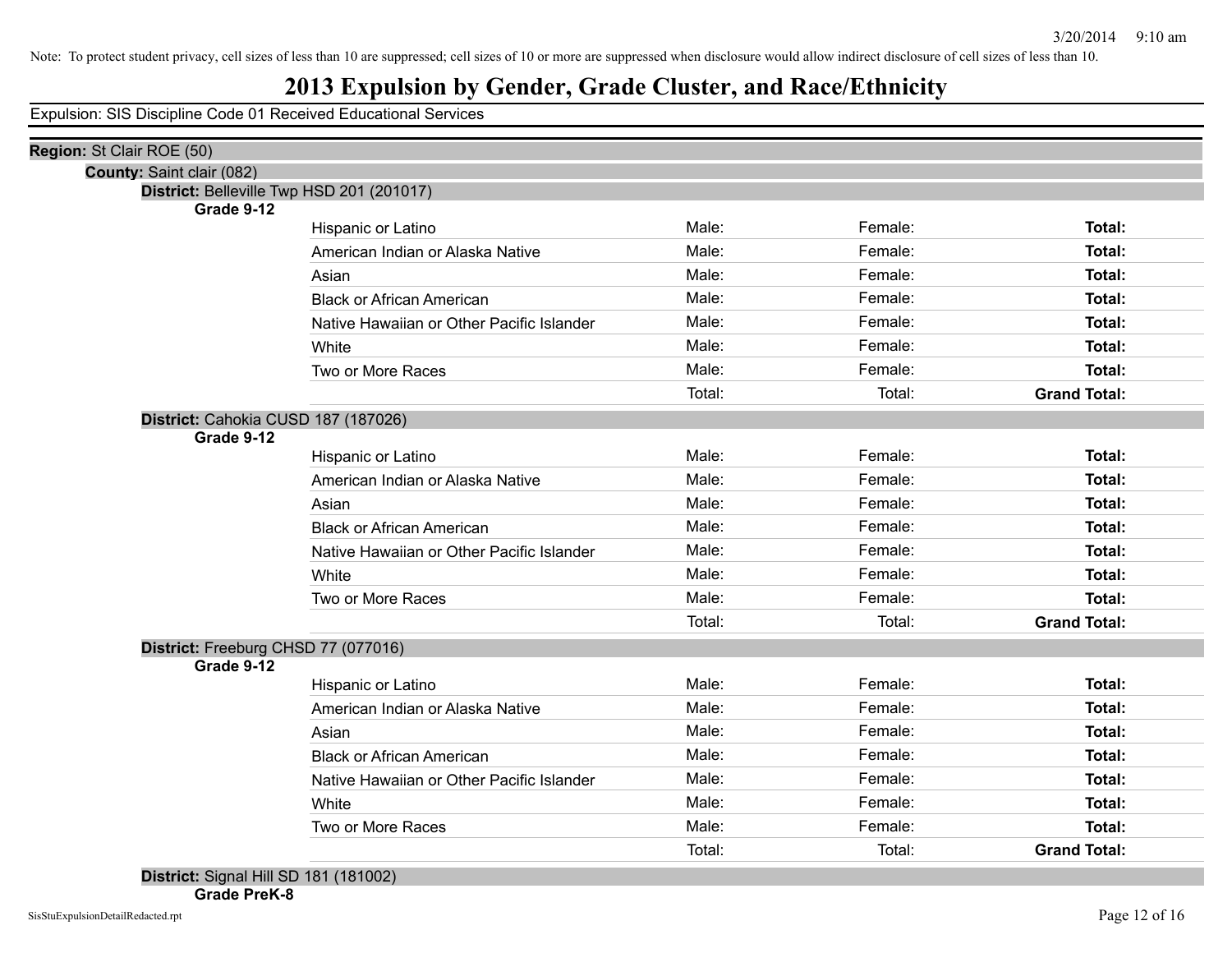## **2013 Expulsion by Gender, Grade Cluster, and Race/Ethnicity**

Expulsion: SIS Discipline Code 01 Received Educational Services

|                                        | Hispanic or Latino                        | Male:  | Female: | Total:              |
|----------------------------------------|-------------------------------------------|--------|---------|---------------------|
|                                        | American Indian or Alaska Native          | Male:  | Female: | <b>Total:</b>       |
|                                        | Asian                                     | Male:  | Female: | <b>Total:</b>       |
|                                        | <b>Black or African American</b>          | Male:  | Female: | <b>Total:</b>       |
|                                        | Native Hawaiian or Other Pacific Islander | Male:  | Female: | <b>Total:</b>       |
|                                        | White                                     | Male:  | Female: | Total:              |
|                                        | Two or More Races                         | Male:  | Female: | <b>Total:</b>       |
|                                        |                                           | Total: | Total:  | <b>Grand Total:</b> |
|                                        |                                           |        |         |                     |
| 1: Tazewell ROE (53)                   |                                           |        |         |                     |
| County: Tazewell (090)                 |                                           |        |         |                     |
| District: District 50 Schools (050002) |                                           |        |         |                     |
| <b>Grade PreK-8</b>                    | Hispanic or Latino                        | Male:  | Female: | Total:              |
|                                        | American Indian or Alaska Native          | Male:  | Female: | <b>Total:</b>       |
|                                        | Asian                                     | Male:  | Female: | <b>Total:</b>       |
|                                        | <b>Black or African American</b>          | Male:  | Female: | Total:              |
|                                        | Native Hawaiian or Other Pacific Islander | Male:  | Female: | <b>Total:</b>       |
|                                        | White                                     | Male:  | Female: | <b>Total:</b>       |
|                                        | Two or More Races                         | Male:  | Female: | <b>Total:</b>       |
|                                        |                                           | Total: | Total:  | <b>Grand Total:</b> |
| District: Pekin CSD 303 (303016)       |                                           |        |         |                     |
| Grade 9-12                             |                                           |        |         |                     |
|                                        | Hispanic or Latino                        | Male:  | Female: | <b>Total:</b>       |
|                                        | American Indian or Alaska Native          | Male:  | Female: | <b>Total:</b>       |
|                                        | Asian                                     | Male:  | Female: | Total:              |
|                                        | <b>Black or African American</b>          | Male:  | Female: | <b>Total:</b>       |
|                                        | Native Hawaiian or Other Pacific Islander | Male:  | Female: | <b>Total:</b>       |
|                                        | White                                     | Male:  | Female: | <b>Total:</b>       |
|                                        | Two or More Races                         | Male:  | Female: | <b>Total:</b>       |
|                                        |                                           | Total: | Total:  | <b>Grand Total:</b> |
|                                        |                                           |        |         |                     |

**Region:** Vermilion ROE (54)

**County:** Vermilion (092)

**Region**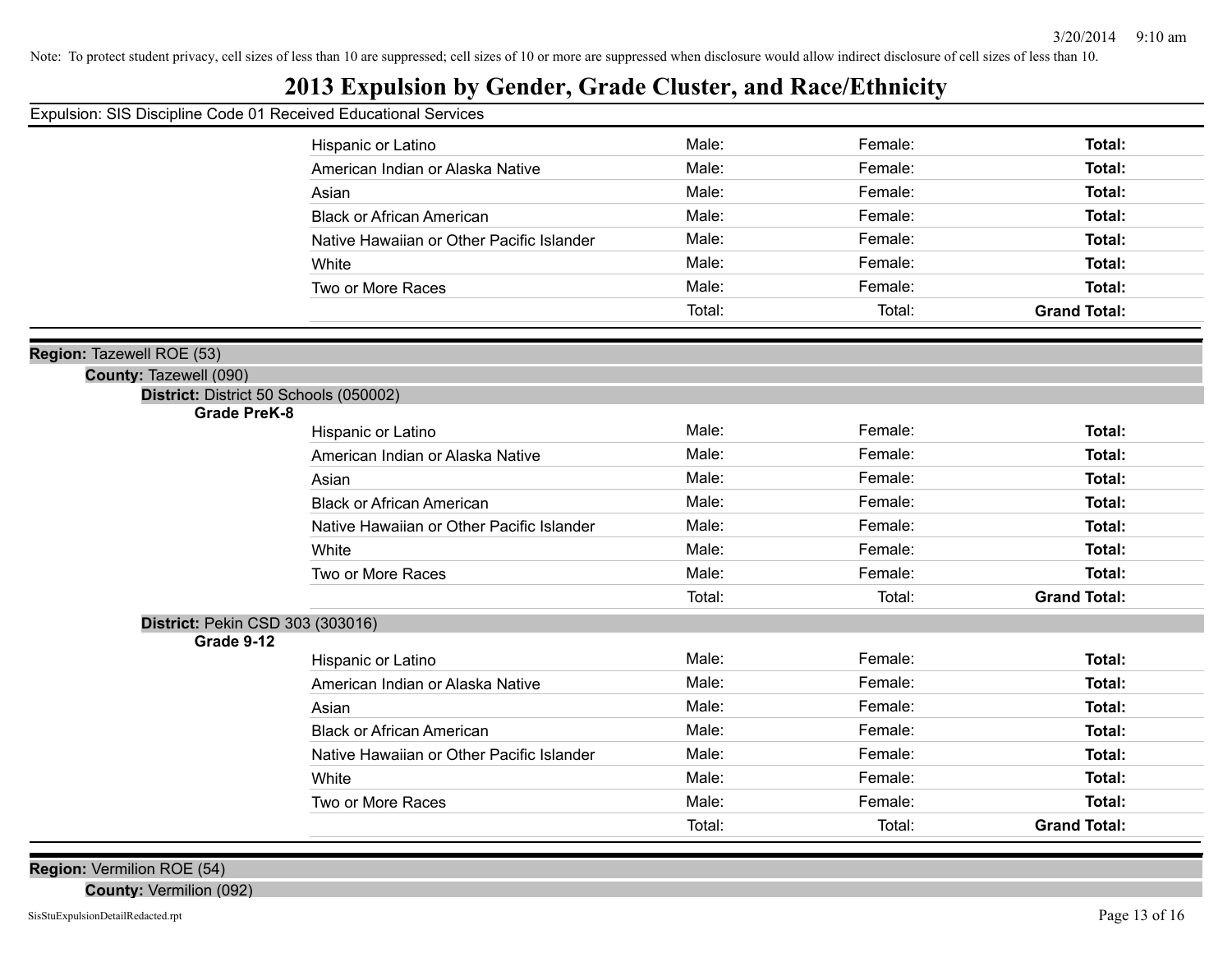## **2013 Expulsion by Gender, Grade Cluster, and Race/Ethnicity**

|                                                             | District: Armstrong Twp HSD 225 (225017)       |        |         |                     |
|-------------------------------------------------------------|------------------------------------------------|--------|---------|---------------------|
| Grade 9-12                                                  | Hispanic or Latino                             | Male:  | Female: | Total:              |
|                                                             | American Indian or Alaska Native               | Male:  | Female: | Total:              |
|                                                             | Asian                                          | Male:  | Female: | Total:              |
|                                                             | <b>Black or African American</b>               | Male:  | Female: | Total:              |
|                                                             | Native Hawaiian or Other Pacific Islander      | Male:  | Female: | Total:              |
|                                                             |                                                | Male:  | Female: | Total:              |
|                                                             | White                                          | Male:  | Female: | Total:              |
|                                                             | Two or More Races                              |        |         |                     |
|                                                             |                                                | Total: | Total:  | <b>Grand Total:</b> |
| District: Danville CCSD 118 (118024)<br><b>Grade PreK-8</b> |                                                |        |         |                     |
|                                                             | Hispanic or Latino                             | Male:  | Female: | Total:              |
|                                                             | American Indian or Alaska Native               | Male:  | Female: | Total:              |
|                                                             | Asian                                          | Male:  | Female: | Total:              |
|                                                             | <b>Black or African American</b>               | Male:  | Female: | Total:              |
|                                                             | Native Hawaiian or Other Pacific Islander      | Male:  | Female: | Total:              |
|                                                             | White                                          | Male:  | Female: | Total:              |
|                                                             | Two or More Races                              | Male:  | Female: | Total:              |
|                                                             |                                                | Total: | Total:  | <b>Grand Total:</b> |
| Grade 9-12                                                  |                                                |        |         |                     |
|                                                             | Hispanic or Latino                             | Male:  | Female: | Total:              |
|                                                             | American Indian or Alaska Native               | Male:  | Female: | Total:              |
|                                                             | Asian                                          | Male:  | Female: | Total:              |
|                                                             | <b>Black or African American</b>               | Male:  | Female: | Total:              |
|                                                             | Native Hawaiian or Other Pacific Islander      | Male:  | Female: | Total:              |
|                                                             | White                                          | Male:  | Female: | Total:              |
|                                                             | Two or More Races                              | Male:  | Female: | Total:              |
|                                                             |                                                | Total: | Total:  | <b>Grand Total:</b> |
|                                                             | District: Georgetown-Ridge Farm CUD 4 (004026) |        |         |                     |
| Grade 9-12                                                  |                                                |        |         |                     |
|                                                             | Hispanic or Latino                             | Male:  | Female: | Total:              |
|                                                             | American Indian or Alaska Native               | Male:  | Female: | Total:              |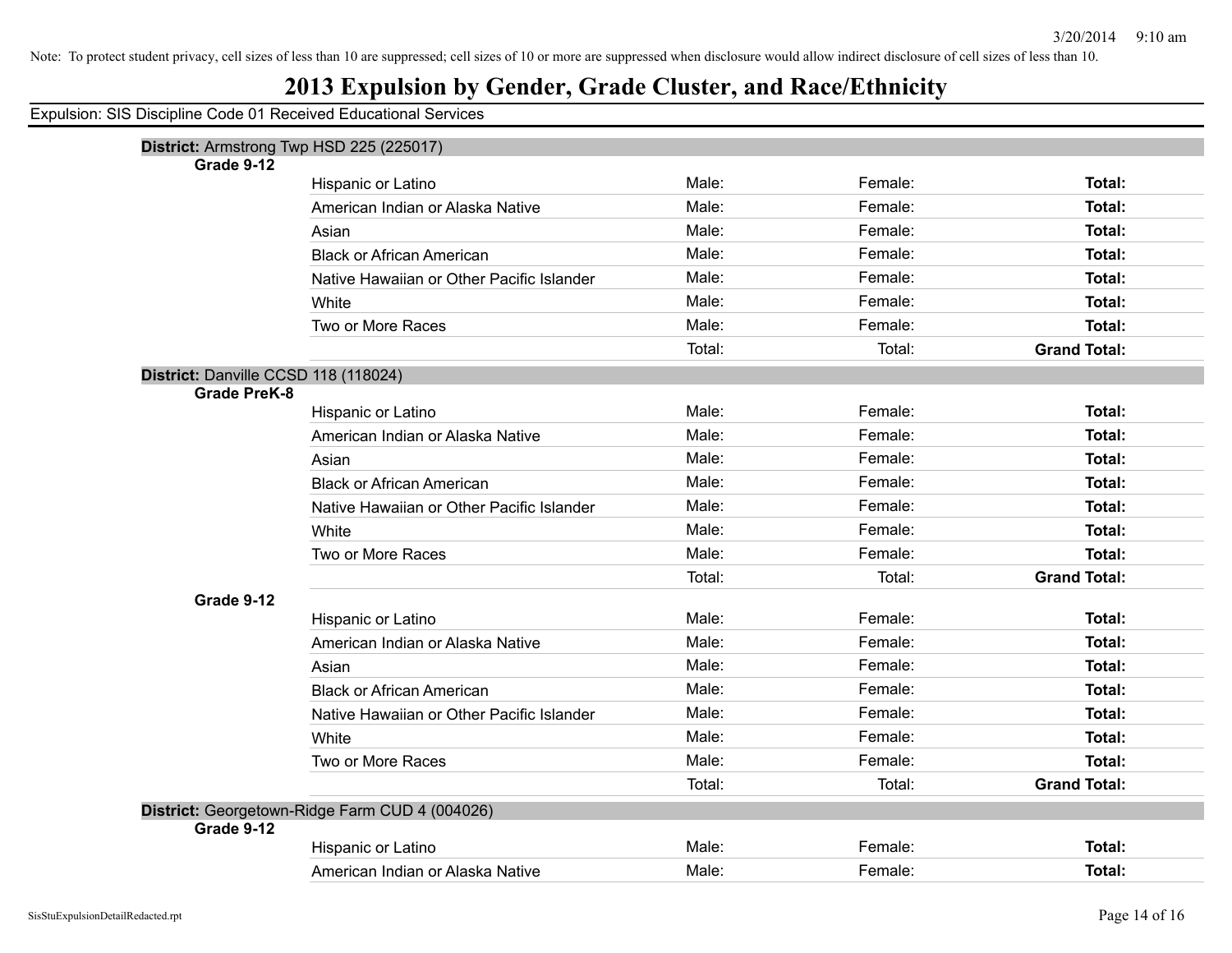## **2013 Expulsion by Gender, Grade Cluster, and Race/Ethnicity**

|                            | Expulsion: SIS Discipline Code 01 Received Educational Services |        |         |                     |
|----------------------------|-----------------------------------------------------------------|--------|---------|---------------------|
|                            | Asian                                                           | Male:  | Female: | Total:              |
|                            | <b>Black or African American</b>                                | Male:  | Female: | Total:              |
|                            | Native Hawaiian or Other Pacific Islander                       | Male:  | Female: | Total:              |
|                            | White                                                           | Male:  | Female: | Total:              |
|                            | Two or More Races                                               | Male:  | Female: | Total:              |
|                            |                                                                 | Total: | Total:  | <b>Grand Total:</b> |
| Region: Whiteside ROE (55) |                                                                 |        |         |                     |
| County: Whiteside (098)    |                                                                 |        |         |                     |
| Grade 9-12                 | District: Rock Falls Twp HSD 301 (301017)                       |        |         |                     |
|                            | Hispanic or Latino                                              | Male:  | Female: | Total:              |
|                            | American Indian or Alaska Native                                | Male:  | Female: | Total:              |
|                            | Asian                                                           | Male:  | Female: | Total:              |
|                            | <b>Black or African American</b>                                | Male:  | Female: | Total:              |
|                            | Native Hawaiian or Other Pacific Islander                       | Male:  | Female: | Total:              |
|                            | White                                                           | Male:  | Female: | Total:              |
|                            | Two or More Races                                               | Male:  | Female: | Total:              |
|                            |                                                                 | Total: | Total:  | <b>Grand Total:</b> |
| Region: Will ROE (56)      |                                                                 |        |         |                     |
| <b>County: Will (099)</b>  |                                                                 |        |         |                     |
| Grade 9-12                 | District: Joliet Twp HSD 204 (204017)                           |        |         |                     |
|                            | Hispanic or Latino                                              | Male:  | Female: | Total:              |
|                            | American Indian or Alaska Native                                | Male:  | Female: | Total:              |
|                            | Asian                                                           | Male:  | Female: | Total:              |
|                            | <b>Black or African American</b>                                | Male:  | Female: | Total:              |
|                            |                                                                 | Male:  | Female: | Total:              |
|                            | Native Hawaiian or Other Pacific Islander                       |        |         |                     |
|                            | White                                                           | Male:  | Female: | Total:              |
|                            | Two or More Races                                               | Male:  | Female: | Total:              |

**Grade 9-12**